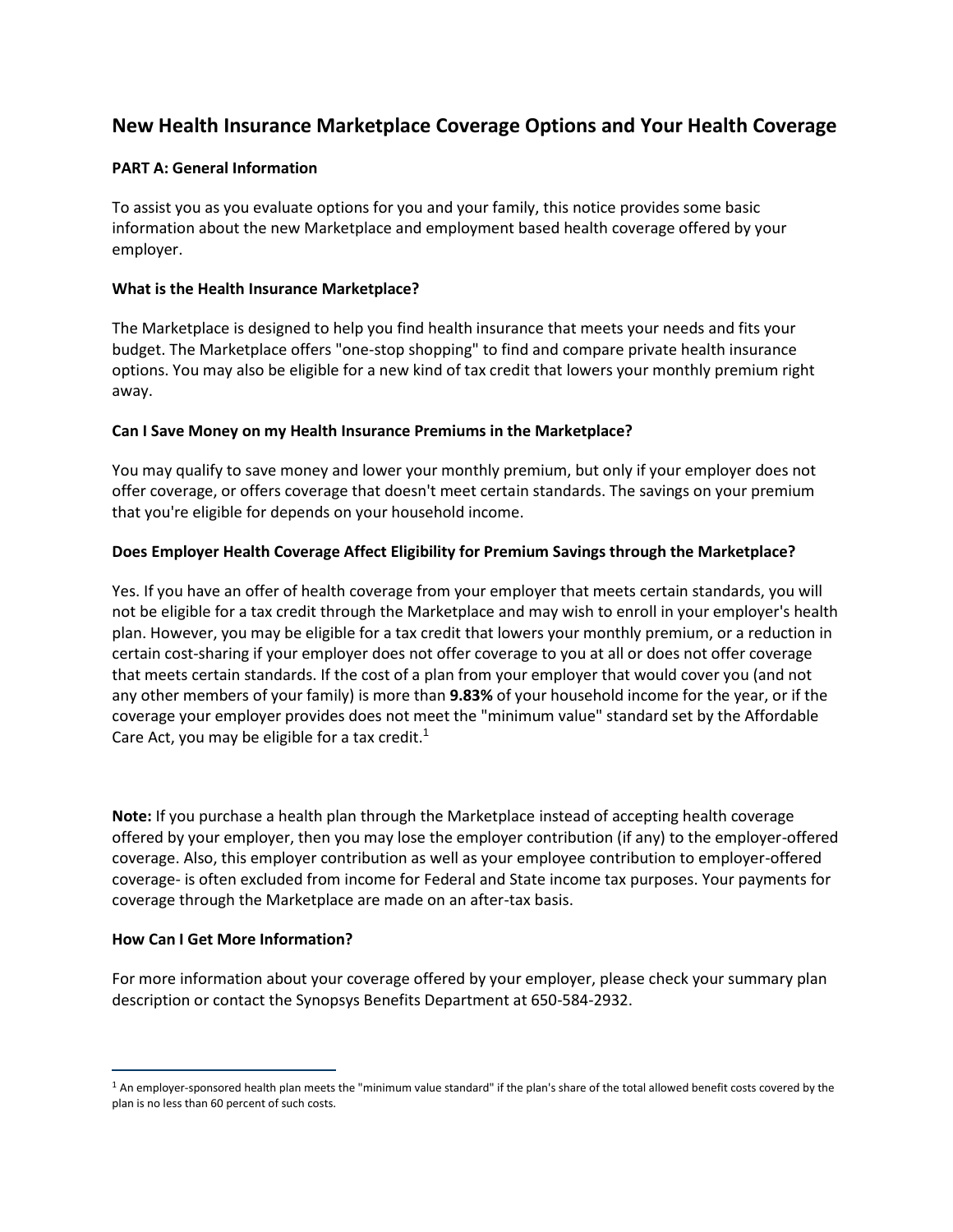The Marketplace can help you evaluate your coverage options, including your eligibility for coverage through the Marketplace and its cost. Please visit [HealthCare.gov](http://www.healthcare.gov/) for more information, including an online application for health insurance coverage and contact information for a Health Insurance Marketplace in your area.

# **PART B: Information About Health Coverage Offered by Your Employer**

This section contains information about any health coverage offered by your employer. If you decide to complete an application for coverage in the Marketplace, you will be asked to provide this information. This information is numbered to correspond to the Marketplace application.

| 3. Employer Name:                                                  | 4. Employer Identification Number (EIN): |        |  |  |  |  |
|--------------------------------------------------------------------|------------------------------------------|--------|--|--|--|--|
| Synopsys, Inc.                                                     | 56-1546236                               |        |  |  |  |  |
| 5. Employer address:                                               | 6. Employer phone number:                |        |  |  |  |  |
| 690 E. Middlefield Road                                            | 650-584-5000                             |        |  |  |  |  |
| 7. City                                                            | 8. State:                                | 9. Zip |  |  |  |  |
| <b>Mountain View</b>                                               | СA                                       | 94043  |  |  |  |  |
| 10. Who can we contact about employee health coverage at this job? |                                          |        |  |  |  |  |
| <b>Synopsys Benefits Department</b>                                |                                          |        |  |  |  |  |
| 11. Phone number (if different from above)                         | 12. Email address:                       |        |  |  |  |  |
| benefits@synopsys.com<br>650-584-2932                              |                                          |        |  |  |  |  |

Here is some basic information about health coverage offered by this employer:

As your employer, we offer a health plan to:

 $\boxtimes$  All employees. Eligible employees are:

- On the U.S. payroll
- A regular full-time employee scheduled to work at least 30 hours a week and living in the U.S.
- A regular part-time employee scheduled to work 20–29 hours a week and living in the U.S.

Some employees. Eligible employees are:

With respect to dependents:

 $\boxtimes$  We do offer coverage. Eligible dependents are:

- Legal spouse or qualified domestic partner\* who lives in the U.S.
- Children—up to age 26—who live in the U.S., including:
	- Unmarried and married natural or adopted children
	- Stepchildren
	- Children of a qualified domestic partner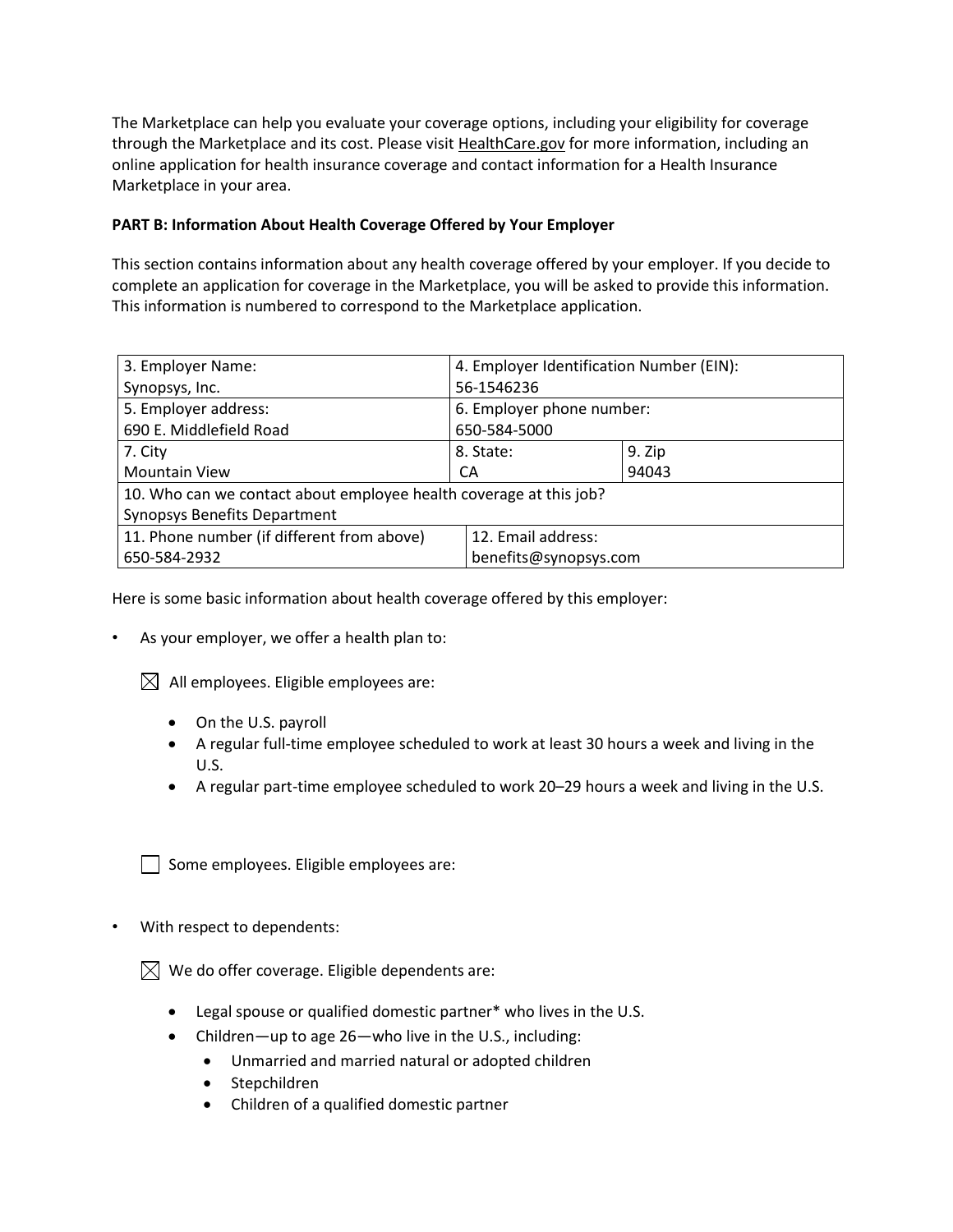- Children for whom you or your spouse are a legal guardian and claim as tax dependents
- Foster children
- Children placed with you for adoption

\* Employees who cover domestic partners are taxed on imputed income.

| | We do not offer coverage.

 $\boxtimes$  If checked, this coverage meets the minimum value standard, and the cost of this coverage to you is intended to be affordable, based on employee wages.

\*\* Even if your employer intends your coverage to be affordable, you may still be eligible for a premium discount through the Marketplace. The Marketplace will use your household income, along with other factors, to determine whether you may be eligible for a premium discount. If, for example, your wages vary from week to week (perhaps you are an hourly employee or you work on a commission basis), if you are newly employed mid-year, or if you have other income losses, you may still qualify for a premium discount.

If you decide to shop for coverage in the Marketplace, HealthCare.gov will guide you through the process. Here's the employer information you'll enter when you visit **HealthCare.gov** to find out if you can get a tax credit to lower your monthly premiums.

The information below corresponds to the Marketplace Employer Coverage Tool. Completing this section is **OPTIONAL** for employers, but will help ensure employees understand their coverage choices.

13. Is the employee currently eligible for coverage offered by this employer, or will the employee be eligible in the next 3 months?

 $\boxtimes$  Yes (Continue)

If the employee is not eligible today, including as a result of a waiting or probationary period, when is the employee eligible for coverage? (mm/dd/yyyy) (Continue)

**No** (STOP and return this form to employee)

14. Does the employer offer a health plan that meets the minimum value standard\*?

 $\boxtimes$  Yes (Go to question 15)  $\Box$  No (STOP and return form to employee)

15. For the lowest-cost plan that meets the minimum value standard\* offered **only to the employee**  (don't include family plans): If the employer has wellness programs, provide the premium that the employee would pay if he/ she received the maximum discount for any tobacco cessation programs, and didn't receive any other discounts based on wellness programs.

a. How much would the employee have to pay in premiums for this plan? \$

|               |  |  | b. How often? Weekly $\Box$ Every 2 weeks $\Box$ Twice a month $\Box$ Monthly $\Box$ Quarterly |  |  |
|---------------|--|--|------------------------------------------------------------------------------------------------|--|--|
| $\Box$ Yearly |  |  |                                                                                                |  |  |